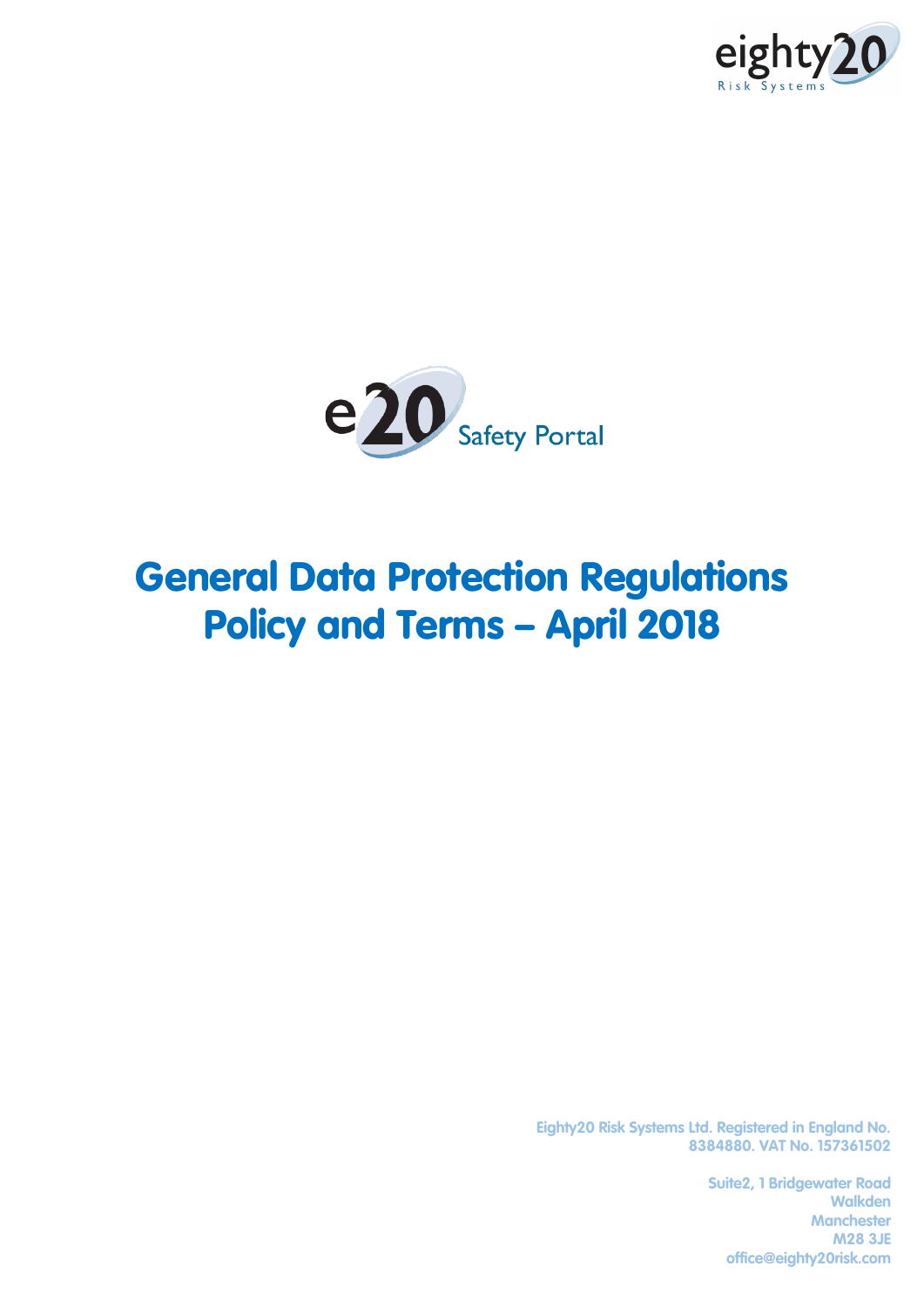

# Section 1. Policy and Clarification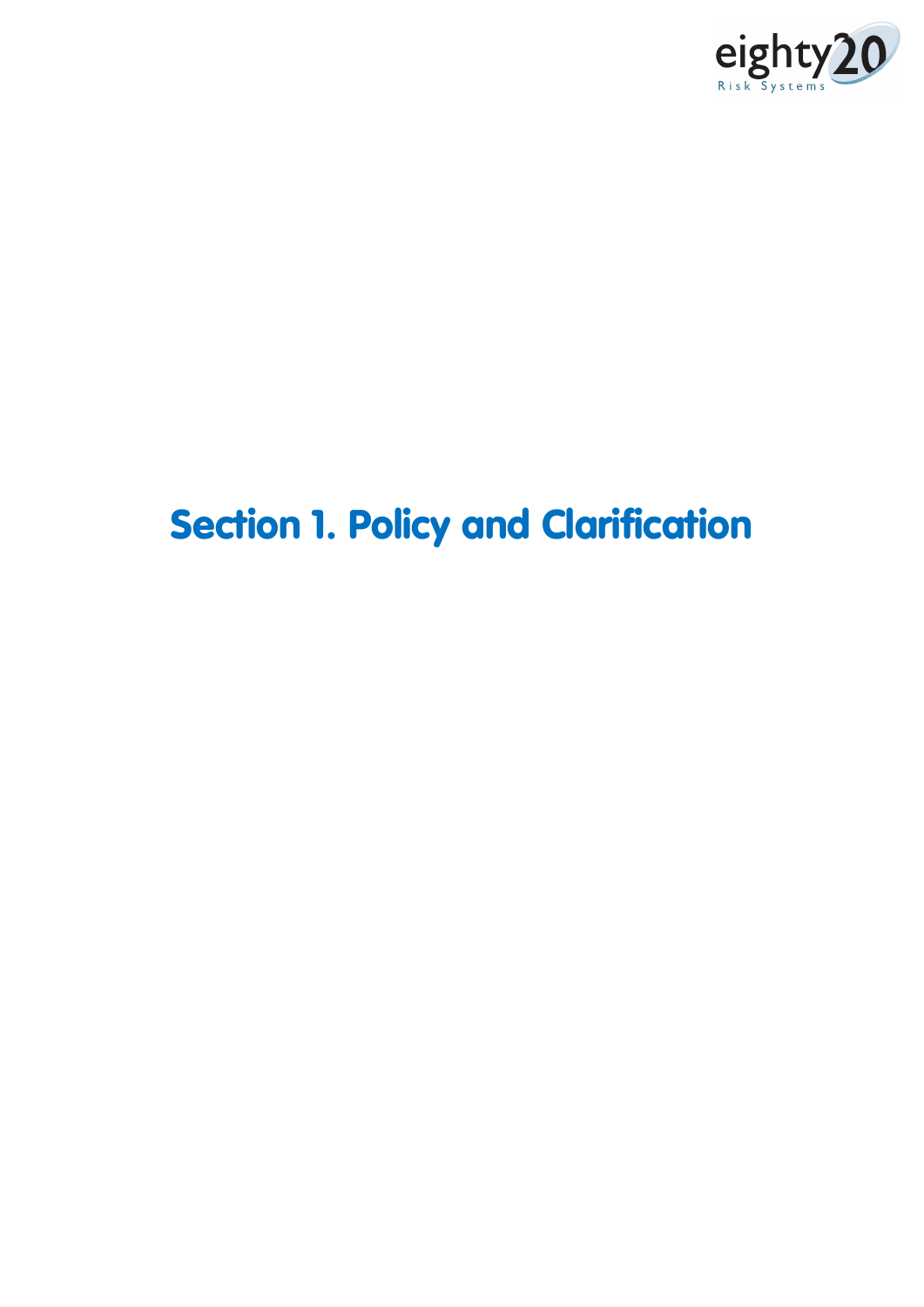

### GDPR Statement

At Eighty20, we've long seen consistency, certainty, and compliance around privacy and data protection as a win-win for businesses and consumers alike. With the General Data Protection Regulations (GDPR) coming into effect on May 25 2018, Eighty20 is ready to tackle the GDPR challenge/topic and expects limited impact of the new regulation, if any, on our clients' and partners' ability to work with Eighty20.

The GDPR aims to modernise the EU legal system regarding data, strengthen individuals' rights, and improve the clarity and coherence of the EU rules.

We know that our clients have a lot of questions around the implications of the GDPR legislation, especially when it comes to the different types of data collection.

The GDPR establishes a clear distinction between sensitive personal data and non-sensitive personal data. Since Eighty20 only collects non-sensitive personal data in the form of client entered forms and processes, we are very familiar with those distinctions. Here is how all this data is categorized by the GDPR and the common questions that businesses need to know about when it comes to data management:

#### Firstly, what is "Personal Data" as defined by the GDPR?

Personal data is anything that contains:

- Directly identifying information such as a person's name, surname, phone numbers, etc.
- Generic data or non-directly identifying information, which does not allow the direct identification of users but allows the singling out of individual behaviours (for instance to serve the right advertisement to the right user at the right moment). This is not an area we are in any way active in, nor will be seeking to do so at any time in the future.

The GDPR establishes a clear distinction between directly identifying information and pseudonymous data. The GDPR encourages the use of pseudonymous information and expressly provides that "the application of pseudonymisation to personal data can reduce the risks to the data subjects concerned and help controllers and processors to meet their data-protection obligations". Eighty20 does not directly collect any personal data, rather our clients do so as part of the usage of the platform.

#### What is "sensitive data" as defined by GDPR?

Sensitive data is any data that reveals:

- Racial or ethnic origin
- Political opinions
- Religious or philosophical beliefs
- Trade union membership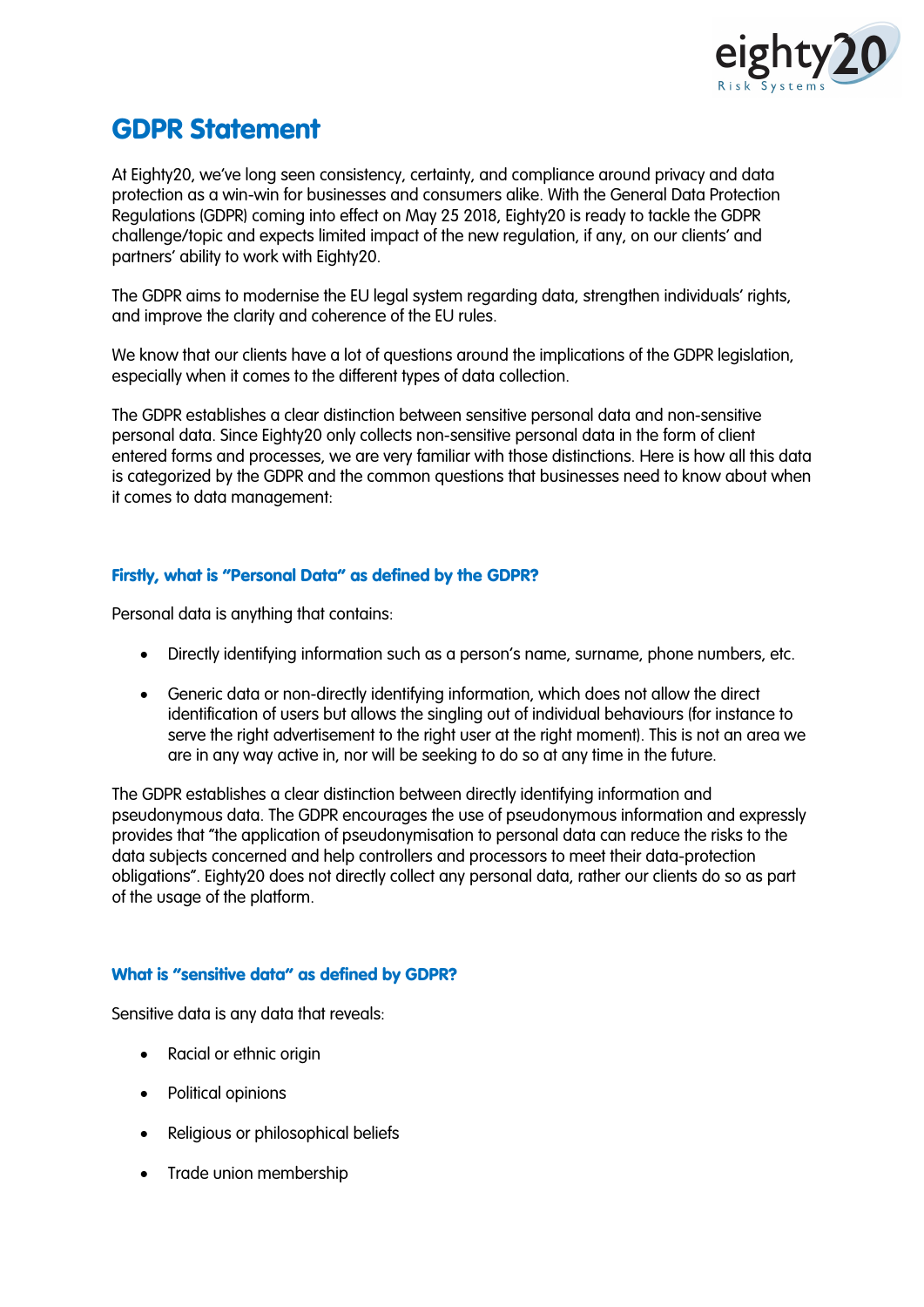

- Genetic data
- Biometric data for the purpose of uniquely identifying a natural person
- Data concerning health or a natural person's sex life and/or sexual orientation

By nature, the data that Eighty20's clients collect does not qualify as sensitive data as defined by the GDPR. On our side, Eighty20 does not collect any such data (we do not target adverts or services to client-side end users based on use of our system or its data). We would also actively discourage clients from holding any sensitive data on our system at any time.

#### What type of personal, non-sensitive data does Eighty20 collect?

When working with Eighty20, our clients need only access to pseudonymous data. This generic data includes:

- Work based only email addresses
- Any other technical identifiers that allow Eighty20 to single out group and trend risk behaviour without directly identifying the individuals – e.g. accident trends or action management status

#### Legitimate Interest and Unambiguous Consent

We do not collect any data intended for marketing purposes now or in the future. We do not currently see any direct requirement for consent from our side of the process. We would actively encourage our clients (controllers…see DPA below) to communicate such a requirement to their own employees / end users however. We will however, to ensure compliance and to be especially diligent, every user of the system will be asked for explicit consent to use the system for its intended purposes. This will include existing users of the system to ensure completeness in approach.

Our strong privacy-by-design practices provide a solid foundation to immediately address all GDPR requirements. While our clients and partners are responsible for providing comprehensive information to their users, our services involve a shared responsibility across our network. Eighty20's long-standing expertise in data protection and user privacy prove that, with proper information and control tools, we can effectively prepare our clients and partners to tackle this GDPR challenge.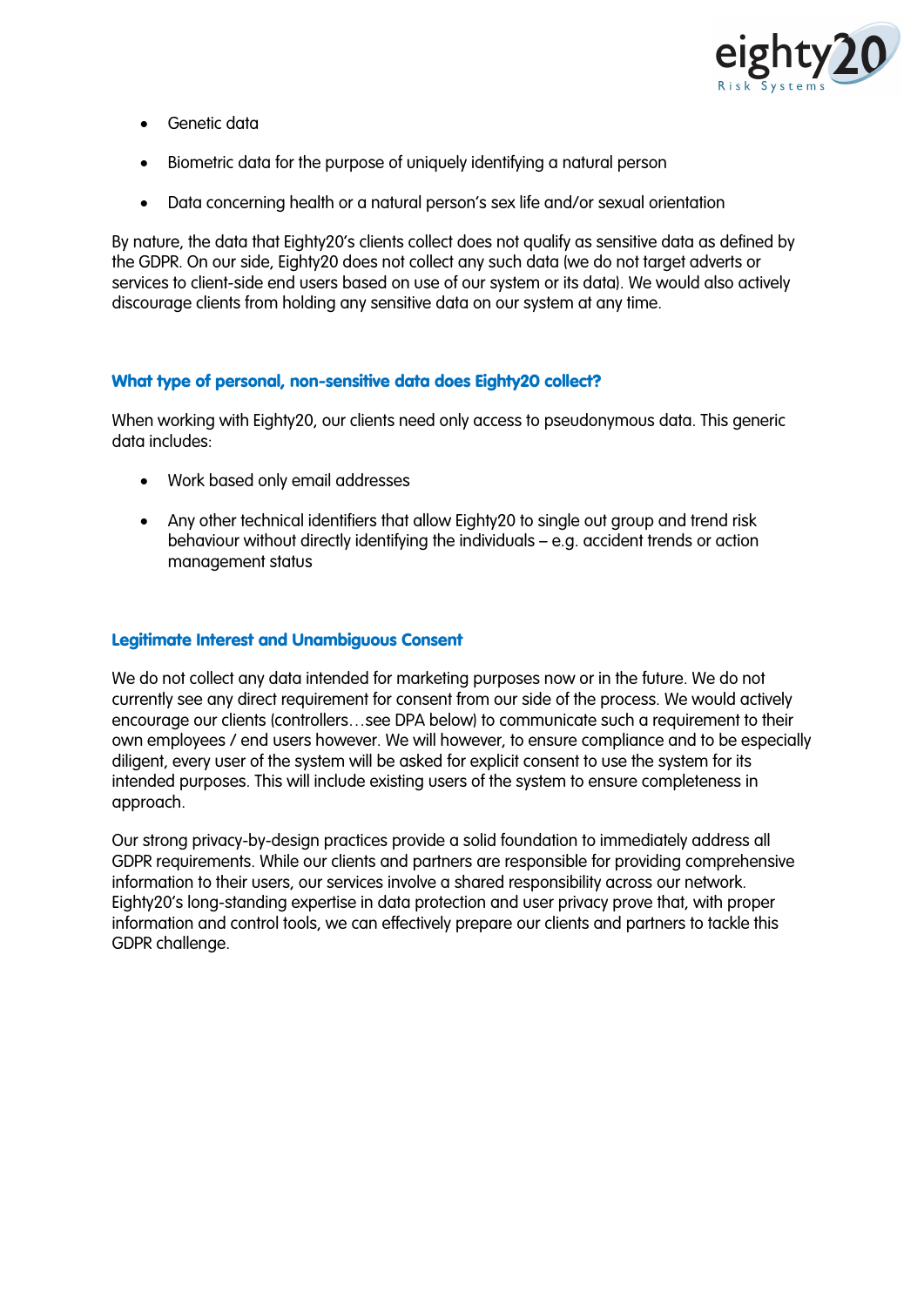

# Section 2. Data Processing Agreement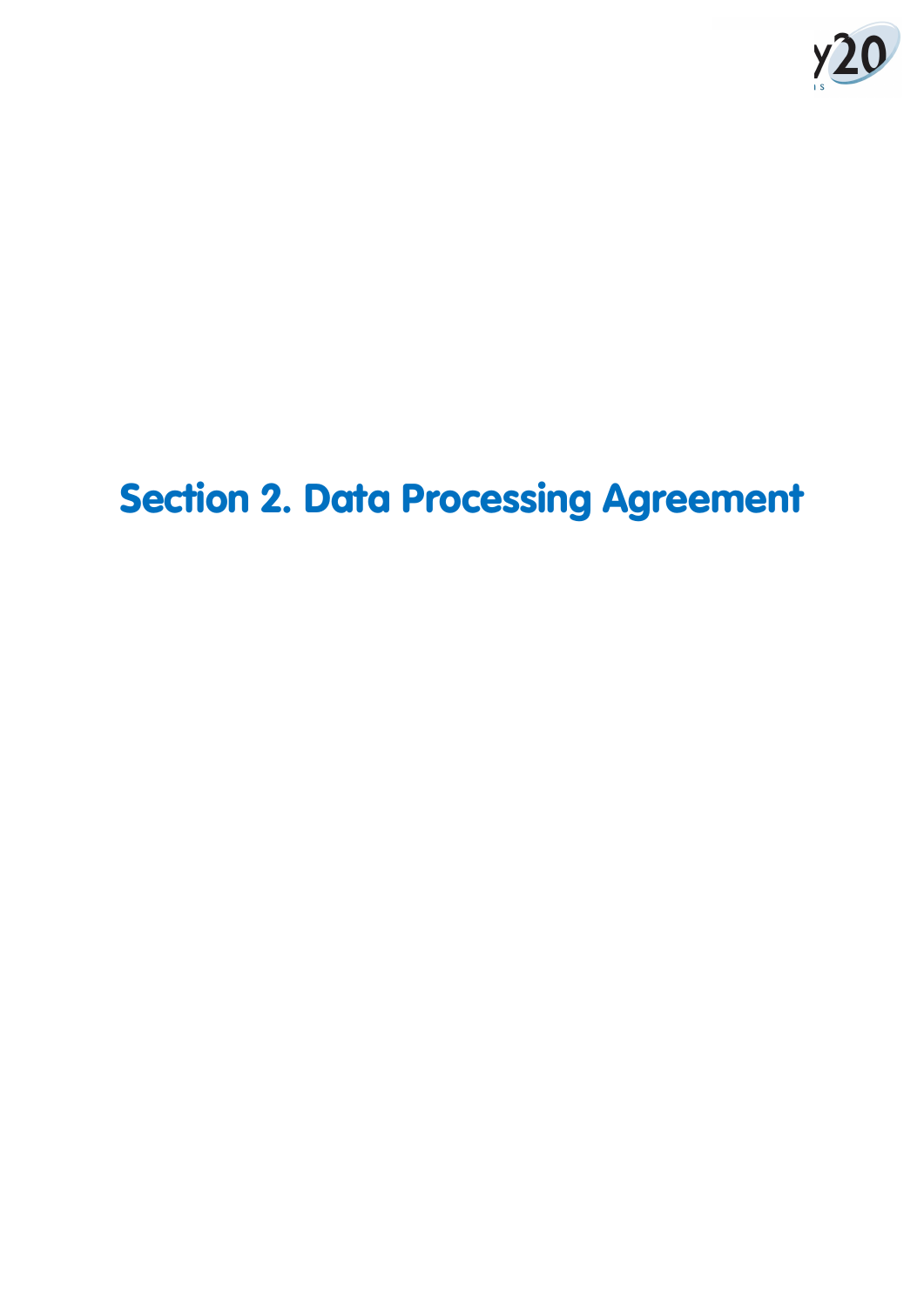

## Data Processing Agreement (DPA)

The following DPA is entered into between Eighty20 and the Customer and is incorporated into and governed by the terms of the client agreement signed at the time of commencement. This clarifies the various roles and expectations in the agreement and details who is responsible for what.

#### 1. Definitions

Any capitalised term not defined in this DPA shall have the meaning given to it in the Customer Terms.

| "Customer Terms"                                   | means the agreement between us and the Customer for the provision<br>of the Services;                                                                                                              |
|----------------------------------------------------|----------------------------------------------------------------------------------------------------------------------------------------------------------------------------------------------------|
| "Controller"                                       | means the Customer;                                                                                                                                                                                |
| "Data Subject"                                     | shall have the same meaning as in Directive 95/46/EC of the<br>European Parliament and of the Council of 24 October 1995 (as<br>amended from time to time, or replaced by subsequent legislation); |
| "DPA"                                              | means this data processing agreement                                                                                                                                                               |
| "Personal Data"                                    | shall have the same meaning as in Directive 95/46/EC of the<br>European Parliament and of the Council of 24 October 1995 (as<br>amended from time to time, or replaced by subsequent legislation); |
| "Processor"                                        | means us;                                                                                                                                                                                          |
| "Security<br>Documentation"                        | means the security documents made available by the Processor to the<br>Controller; contained in section 3 of this document                                                                         |
| "Standard<br><b>Contractual</b><br><b>Clauses"</b> | means the EU model clauses for Personal Data transfer from<br>controllers to processors c2010-593 - Decision 2010/87EU;                                                                            |
| "Sub-Processor"                                    | means any person or entity engaged by us (including a Subsidiary) to<br>process Personal Data in the provision of the Services to the Customer.                                                    |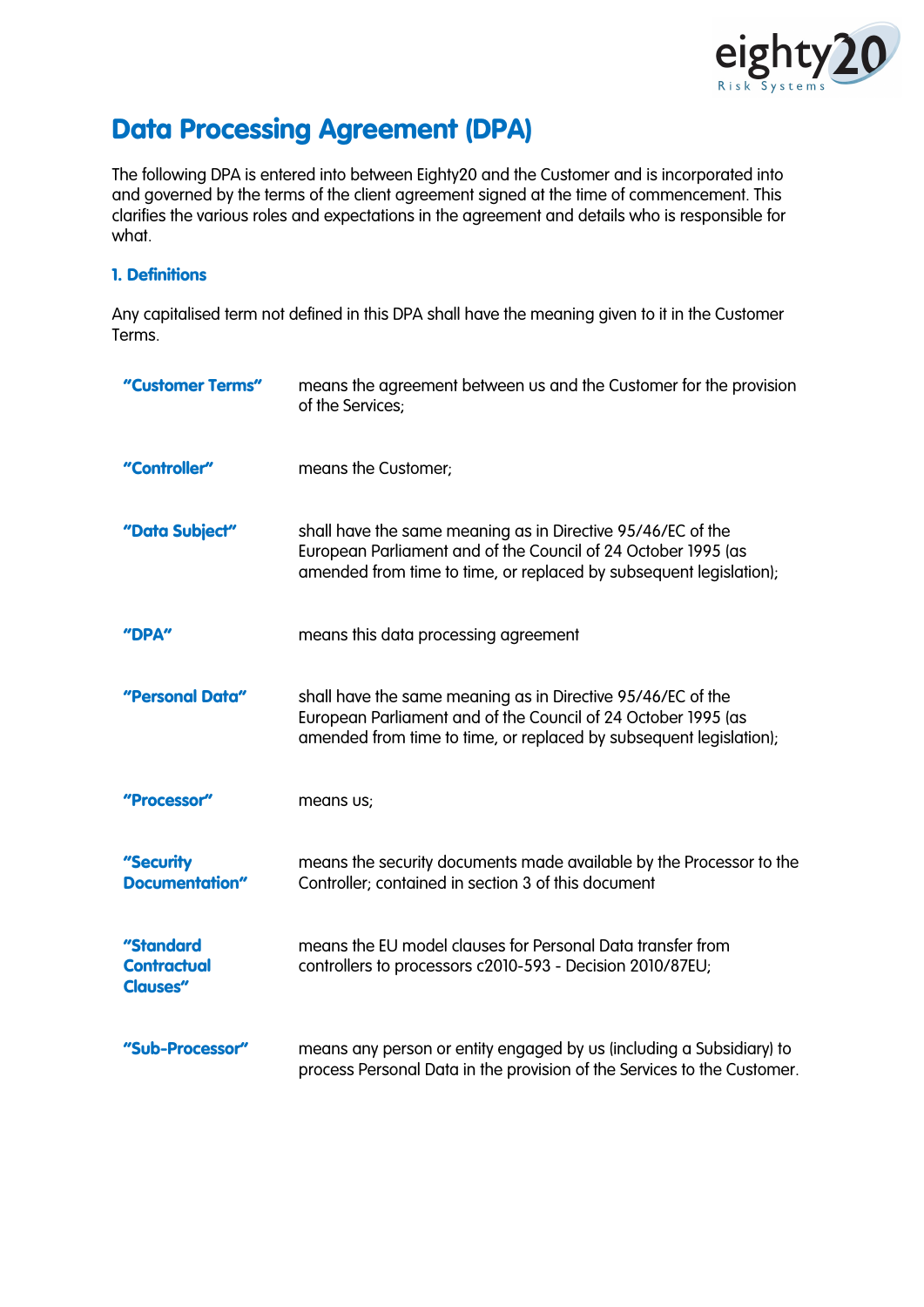

#### 2. Purpose

The Processor has agreed to provide the Services to the Controller in accordance with the terms of the Customer Terms. In providing the Services, the Processor shall process Customer Data on behalf of the Controller. Customer Data may include Personal Data. The Processor will process and protect such Personal Data in accordance with the terms of this DPA.

#### 3. Scope

In providing the Services to the Controller pursuant to the terms of the Customer Terms, the Processor shall process Personal Data only to the extent necessary to provide the Services in accordance with both the terms of the Customer Terms and the Controller's instructions documented in the Customer Terms and this DPA.

#### 4. Processor Obligations

The Processor may collect, process or use Personal Data only within the scope of this DPA.

The Processor confirms that it shall process Personal Data on behalf of the Controller and shall take steps to ensure that any natural person acting under the authority of the Processor who has access to Personal Data does not process the Personal Data except on instructions from the **Controller** 

The Processor shall promptly inform the Controller, if in the Processor's opinion, any of the instructions regarding the processing of Personal Data provided by the Controller, breach any applicable data protection laws.

The Processor shall ensure that all employees, agents, officers and contractors involved in the handling of Personal Data: (i) are aware of the confidential nature of the Personal Data and are contractually bound to keep the Personal Data confidential; (ii) have received appropriate training on their responsibilities as a data processor; and (iii) are bound by the terms of this DPA.

The Processor shall implement appropriate technical and organisational procedures to protect Personal Data, taking into account the state of the art, the costs of implementation and the nature, scope, context and purposes of processing as well as the risk of varying likelihood and severity for the rights and freedoms of natural persons.

The Processor shall implement appropriate technical and organisational measures to ensure a level of security appropriate to the risk, including inter alia as appropriate: (i) the pseudonymisation and encryption of Personal Data; (ii) the ability to ensure the on-going confidentiality, integrity, availability and resilience of processing systems and services; (iii) the ability to restore the availability and access to Personal Data in a timely manner in the event of a physical or technical incident; (iv) a process for regularly testing, assessing and evaluating the effectiveness of technical and organisational measures for ensuring the security of the processing. In accessing the appropriate level of security, account shall be taken in particular of the risks that are presented by processing, in particular from accidental or unlawful destruction, loss, alteration, unauthorised disclosure of, or access to Personal Data transmitted, stored or otherwise processed.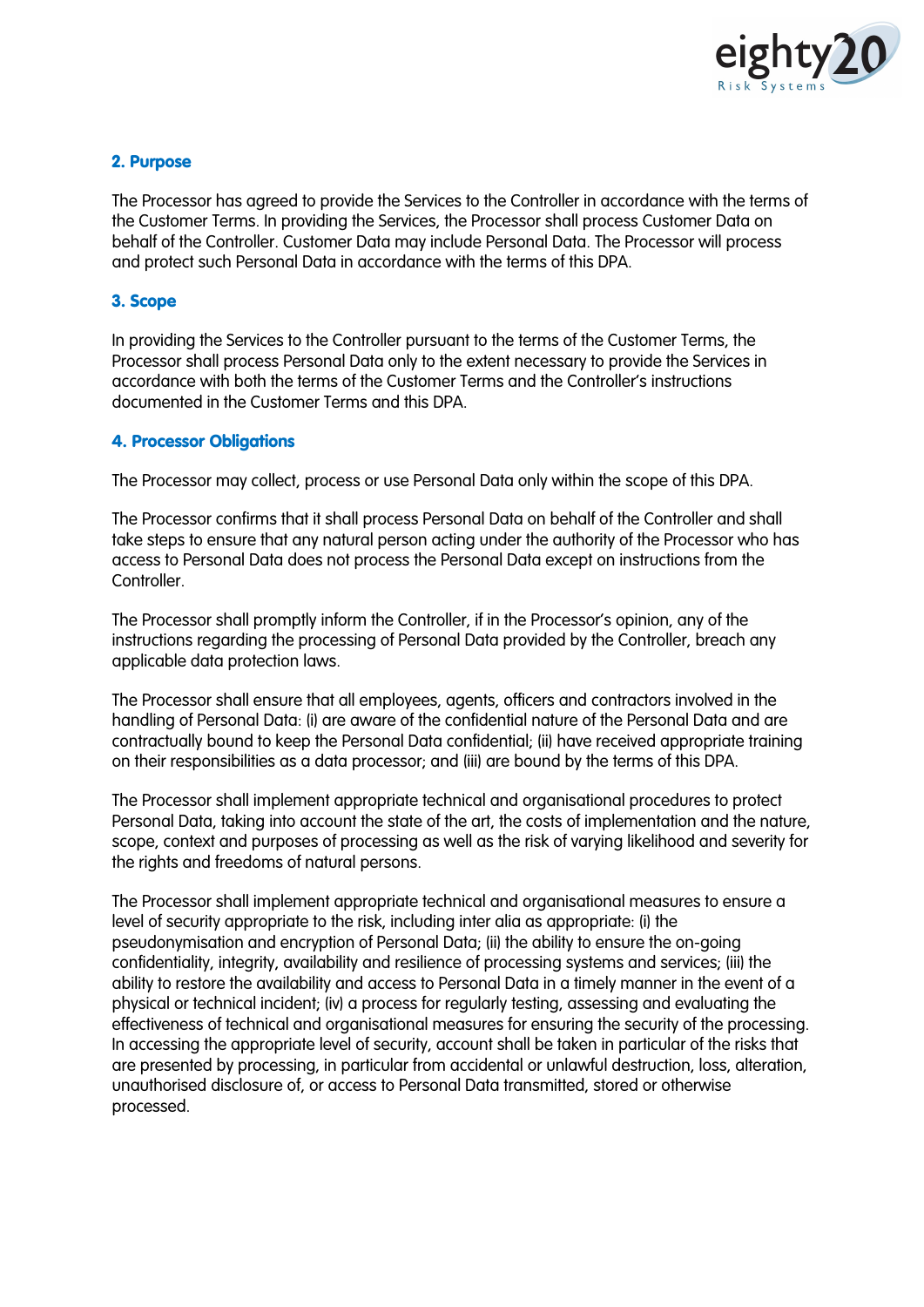

The technical and organisational measures detailed in the Security Documentation shall be at all times adhered to as a minimum-security standard. The Controller accepts and agrees that the technical and organisational measures are subject to development and review and that the Processor may use alternative suitable measures to those detailed in the attachments to this DPA provided that such updates and modifications do not result in the degradation of the overall security of the Services.

Where Personal Data relating to an EU Data Subject is transferred outside of the EEA it shall be processed only by entities which: (i) are located in a third country or territory recognised by the EU Commission to have an adequate level of protection; or (ii) have entered into Standard Contractual Clauses with the Processor; or (iii) have other legally recognised appropriate safeguards in place, such as the EU-US Privacy Shield or Binding Corporate Rules.

Taking into account the nature of the processing and the information available to the Processor, the Processor shall assist the Controller by having in place appropriate technical and organisational measures, insofar as this is possible, for the fulfilment of the Controller's obligation to respond to requests for exercising the Data Subject's rights and the Controller's compliance with the Controller's data protection obligations in respect of the processing of Personal Data.

#### 5. Controller Obligations

The Controller represents and warrants that it shall comply with the terms of the Customer Terms, this DPA and all applicable data protection laws.

The Controller represents and warrants that it has obtained any and all necessary permissions and authorisations necessary to permit the Processor, its Subsidiaries and Sub-Processors, to execute their rights or perform their obligations under this DPA.

The Controller is responsible for compliance with all applicable data protection legislation, including requirements with regards to the transfer of Personal Data under this DPA and the Customer Terms.

The Controller has their own obligations to implement their own appropriate technical and organisational procedures to protect Personal Data, taking into account the state of the art, the costs of implementation and the nature, scope, context and purposes of processing as well as the risk of varying likelihood and severity for the rights and freedoms of natural persons. The Controller shall implement appropriate technical and organisational measures to ensure a level of security appropriate to the risk, including inter alia as appropriate: (i) the pseudonymisation and encryption of Personal Data; (ii) the ability to ensure the on-going confidentiality, integrity, availability and resilience of processing systems and services; (iii) the ability to restore the availability and access to Personal Data in a timely manner in the event of a physical or technical incident; (iv) a process for regularly testing, assessing and evaluating the effectiveness of technical and organisational measures for ensuring the security of the processing. In accessing the appropriate level of security, account shall be taken in particular of the risks that are presented by processing, in particular from accidental or unlawful destruction, loss, alteration, unauthorised disclosure of, or access to Personal Data transmitted, stored or otherwise processed.

The Controller shall take steps to ensure that any natural person acting under the authority of the Controller who has access to Personal Data does not process the Personal Data except on instructions from the Controller.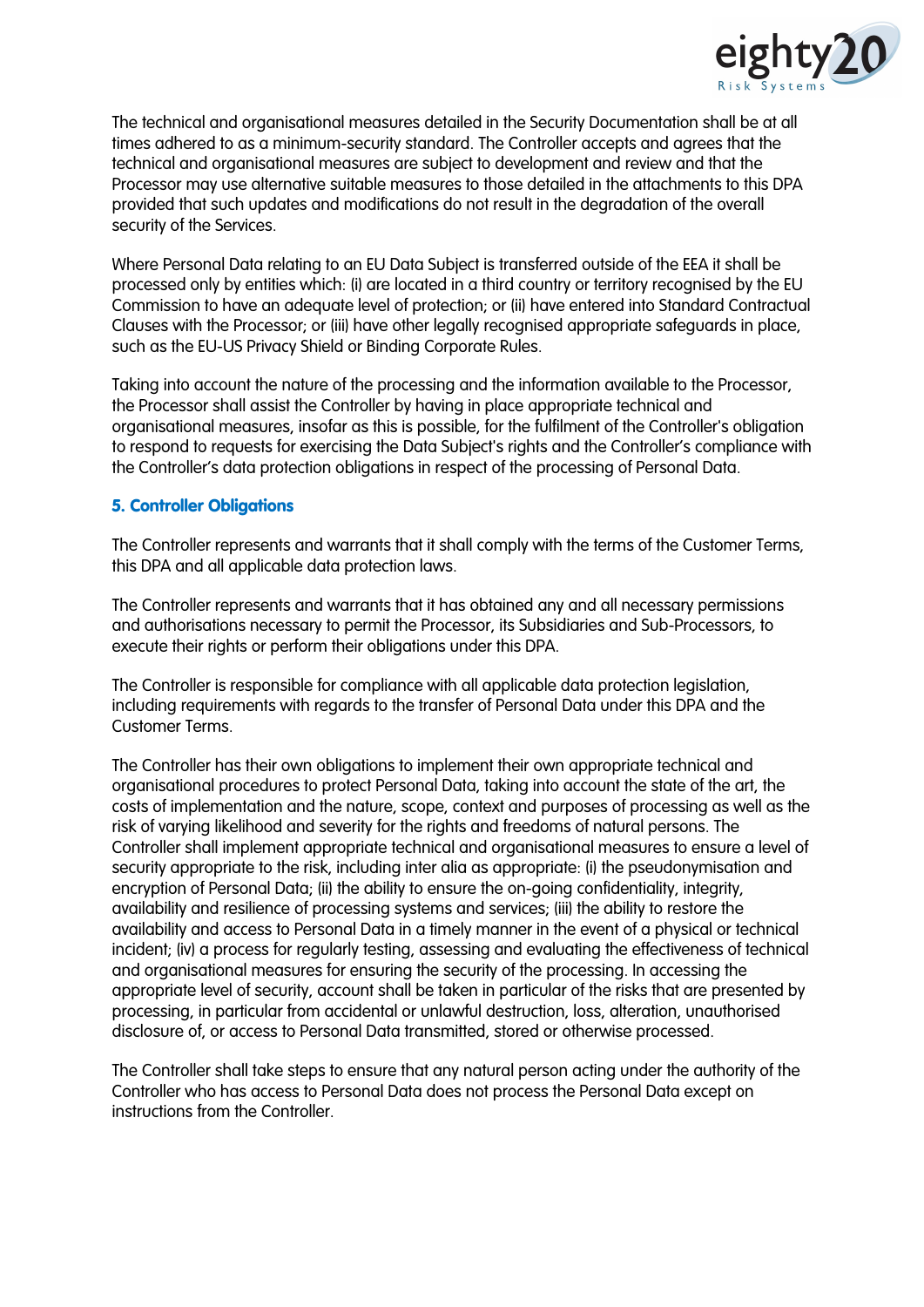

The Controller may require correction, deletion, blocking and/or making available the Personal Data during or after termination of the Agreement. The Processor will process the request to the extent it is lawful and will reasonably fulfil such request in accordance with its standard operational procedures to the extent possible.

The Controller acknowledges and agrees that some instructions from the Controller, including destruction or return of data from the Processor, may result in additional fees. In such case, the Processor will notify the Controller of such fees in advance unless otherwise agreed.

#### 6. Sub-Processors

The Controller acknowledges and agrees that: (i) Subsidiaries and partners of the Processor may be used as Sub-processors; and (ii) the Processor and its Subsidiaries and partners respectively may engage Sub-processors in connection with the provision of the Services.

All Sub-processors who process Personal Data in the provision of the Services to the Controller shall comply with the obligations of the Processor similar to those set out in this DPA.

Where Sub-processors are located outside of the EEA, the Processor confirms that such Subprocessors: (i) are located in a third country or territory recognised by the EU Commission to have an adequate level of protection; or (ii) have entered into Standard Contractual Clauses with the Processor; or (iii) have other legally recognised appropriate safeguards in place, such as the EU-US Privacy Shield or Binding Corporate Rules.

If the Controller objects to a new or replacement Sub-processor the Controller may terminate the Customer Terms with respect to those Services which cannot be provided by the Processor without the use of the new or replacement Sub-processor. The Processor will refund the Controller any prepaid fees covering the remainder of the Term of the Customer Terms following the effective date of termination with respect to such terminated Services.

#### 7. Liability

The limitations on liability set out in the Customer Terms apply to all claims made pursuant to any breach of the terms of this DPA.

The parties agree that the Processor shall be liable for any breaches of this DPA caused by the acts and omissions or negligence of its Sub-processors to the same extent the Processor would be liable if performing the services of each Sub-processor directly under the terms of the DPA, subject to any limitations on liability set out in the terms of the Customer Terms.

The parties agree that the Controller shall be liable for any breaches of this DPA caused by the acts and omissions or negligence of its Subsidiaries as if such acts, omissions or negligence had been committed by the Controller itself.

The Controller shall not be entitled to recover more than once in respect of the same claim.

#### 8. Audit

The Processor shall make available to the Controller all information reasonably necessary to demonstrate compliance with its processing obligations and allow for and contribute to audits and inspections.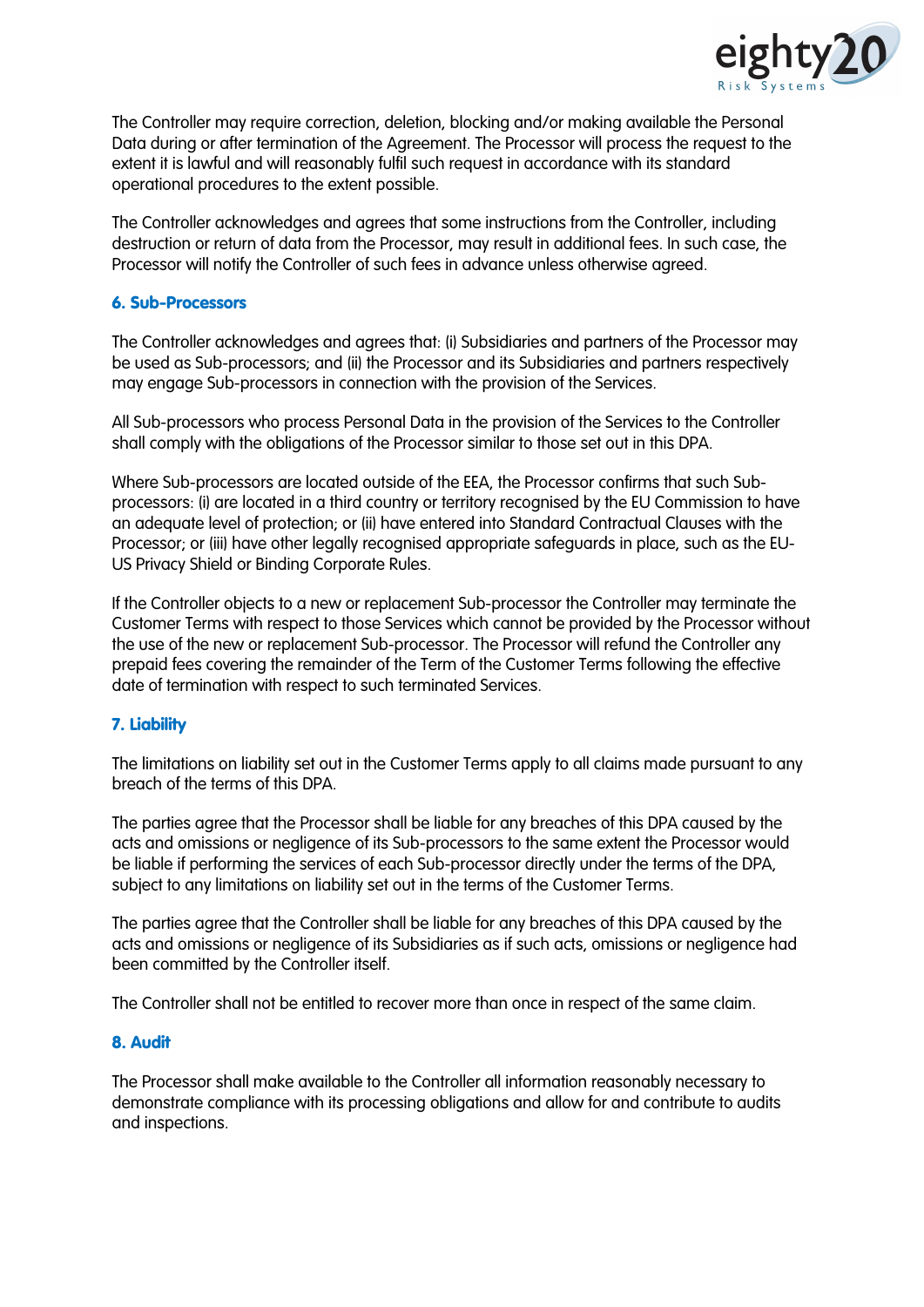

Any audit conducted under this DPA shall consist of examination of the most recent reports, certificates and/or extracts prepared by an independent auditor bound by confidentiality provisions similar to those set out in the Agreement. In the event that provision of the same is not deemed sufficient in the reasonable opinion of the Controller, the Controller may at its own expense conduct a more extensive audit which will be: (i) limited in scope to matters specific to the Controller and agreed in advance with the Processor; (ii) carried out during UK business hours and upon reasonable notice which shall be not less than 4 weeks unless an identifiable material issue has arisen; and (iii) conducted in a way which does not interfere with the Processor's day-to-day business. The Processor may charge a fee (based on its reasonable time and costs) for assisting with any audit. The Processor will provide the Controller with further details of any applicable fee, and the basis of its calculation, in advance of any such audit.

This clause shall not modify or limit the rights of audit of the Controller, instead it is intended to clarify the procedures in respect of any audit undertaken pursuant thereto.

#### 9. Data Deletion

The Controller will enable the Processor to delete Personal Data using the functionality provided by the Service. For certain deletions, a recovery feature is offered by the Processor to enable recovery from accidental deletions for up to 30 days. This may be overridden by the Processor. After any recovery period, the Controller will permanently delete the Personal Data from the live systems.

On termination, the Controller has the option to request the return or deletion of Personal Data. This request must be made within 14 days of termination. The Processor will make the data available for download by the Controller in a machine-readable format. Thereafter the Processor will permanently delete the Personal Data from the live systems in any event.

Following permanent deletion from the live systems, partial data reside on the Processor's archival systems for a period of up to 35 days. If requested by the Controller, the Processor may be able to assist with recovery of partial data from these archives during this period. A fee will be charged for this service.

#### 10. Notification of Data Breach

The Processor shall notify the Controller without undue delay after becoming aware of (and in any event within 72 hours of discovering) any accidental or unlawful destruction, loss, alteration or unauthorised disclosure or access to any Personal Data ("Data Breach").

The Processor will take all commercially reasonable measures to secure the Personal Data, to limit the effects of any Data Breach and to assist the Controller in meeting the Controller's obligations under applicable law.

The Processor's notification of, or response to, a Data Breach under this Section 10 will not be construed as an acknowledgement by the Processor of any fault or liability with respect to the Data Breach.

The Processor will not assess the content of the Controller's data in order to identify information subject to any specific Controller data breach. Controller is solely responsible for complying with data breach notification laws applicable to the Controller and fulfilling any third party notification obligations related to any Data Breaches.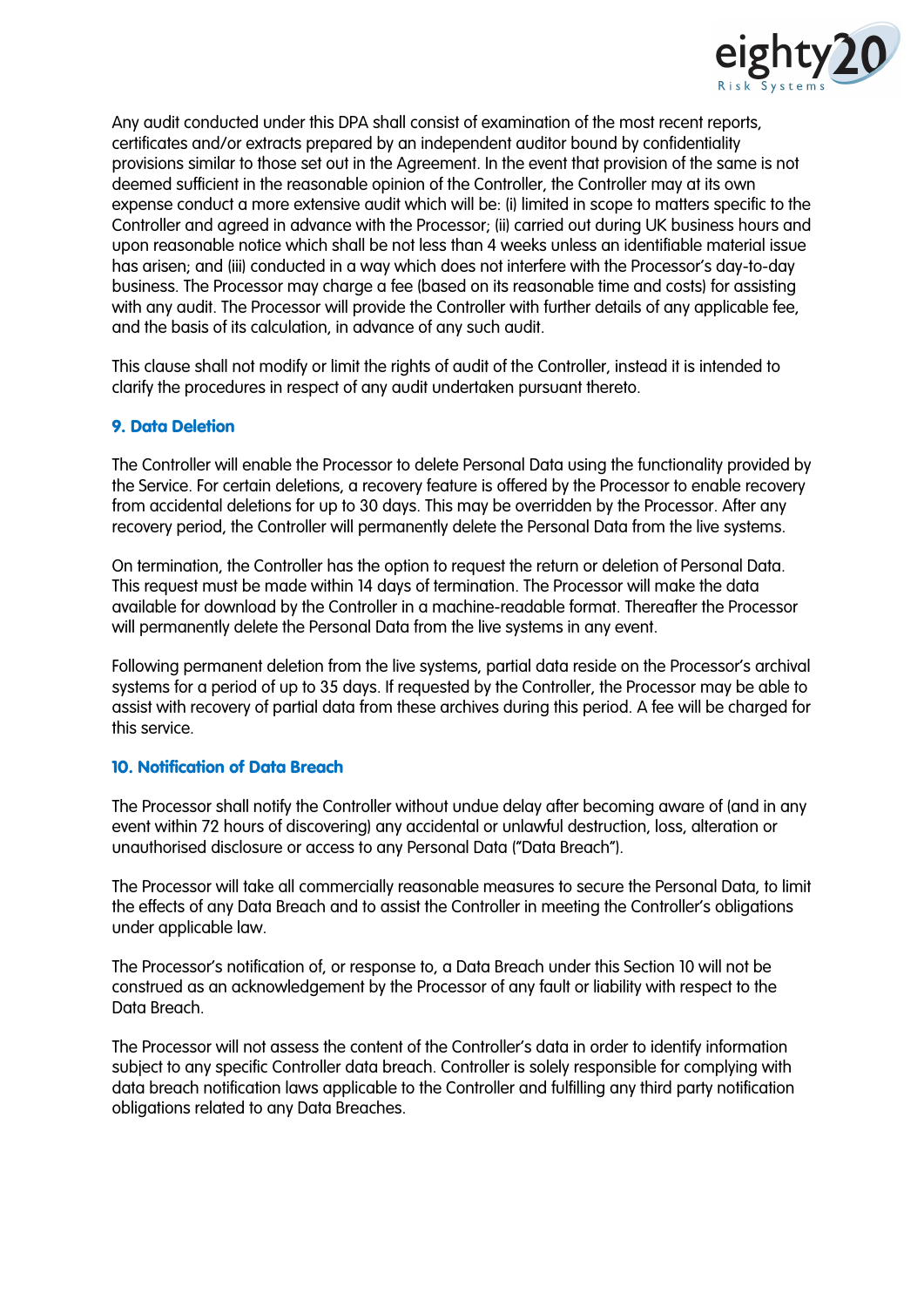

#### 11. Compliance, Cooperation and Response

In the event that the Processor receives a request from a Data Subject in relation to Personal Data, the Processor will refer the Data Subject to the Controller unless otherwise prohibited by law. The Controller shall reimburse the Processor for all costs incurred resulting from providing reasonable assistance in dealing with a Data Subject request or assisting the Controller in complying with its duties. In the event that the Processor is legally required to respond to the Data Subject, the Controller will fully cooperate with the Processor as applicable.

The Processor will notify the Controller promptly of any request or complaint regarding the processing of Personal Data, which adversely impacts the Controller, unless such notification is not permitted under applicable law or a relevant court order.

The Processor may make copies of and/or retain Personal Data in order to comply with it's legal or regulatory requirement including, but not limited to, retention requirements.

The parties acknowledge that it is the duty of the Controller to notify the Processor within a reasonable time, of any changes to applicable data protection laws, codes or regulations which may affect the contractual duties of the Processor. The Processor shall respond within a reasonable timeframe in respect of any changes that need to be made to the terms of this DPA or to the technical and organisational measures to maintain compliance. If the parties agree that amendments are required, but the Processor is unable to accommodate the necessary changes, the Controller may terminate the part or parts of the Services which give rise to the noncompliance. To the extent that other parts of the Services provided are not affected by such changes, the provision of those Services shall remain unaffected.

The Controller and the Processor and, where applicable, their representatives, shall cooperate, on request, with a supervisory data protection authority in the performance of their respective obligations under this DPA.

The parties agree that the Processor will be entitled to charge the Controller additional fees to reimburse the Processor for its staff time, costs and expenses in assisting the Controller, when the Controller requests the Processor to provide assistance pursuant to this DPA. In such cases, the Processor will notify the Controller of its fees for providing assistance, in advance.

#### 12. Term and Termination

The term of this DPA shall coincide with the commencement of the Agreement and this DPA shall terminate automatically together with termination or expiry of the Agreement.

#### 13. General

This DPA sets out the entire understanding of the parties with regards to the subject matter herein.

Should a provision of this DPA be invalid or become invalid then the legal effect of the other provisions shall be unaffected. A valid provision is deemed to have been agreed which comes closest to what the parties intended commercially and shall replace the invalid provision. The same shall apply to any omissions.

This DPA shall be governed by the laws of England and Wales. The courts of England shall have exclusive jurisdiction for the settlement of all disputes arising under this DPA.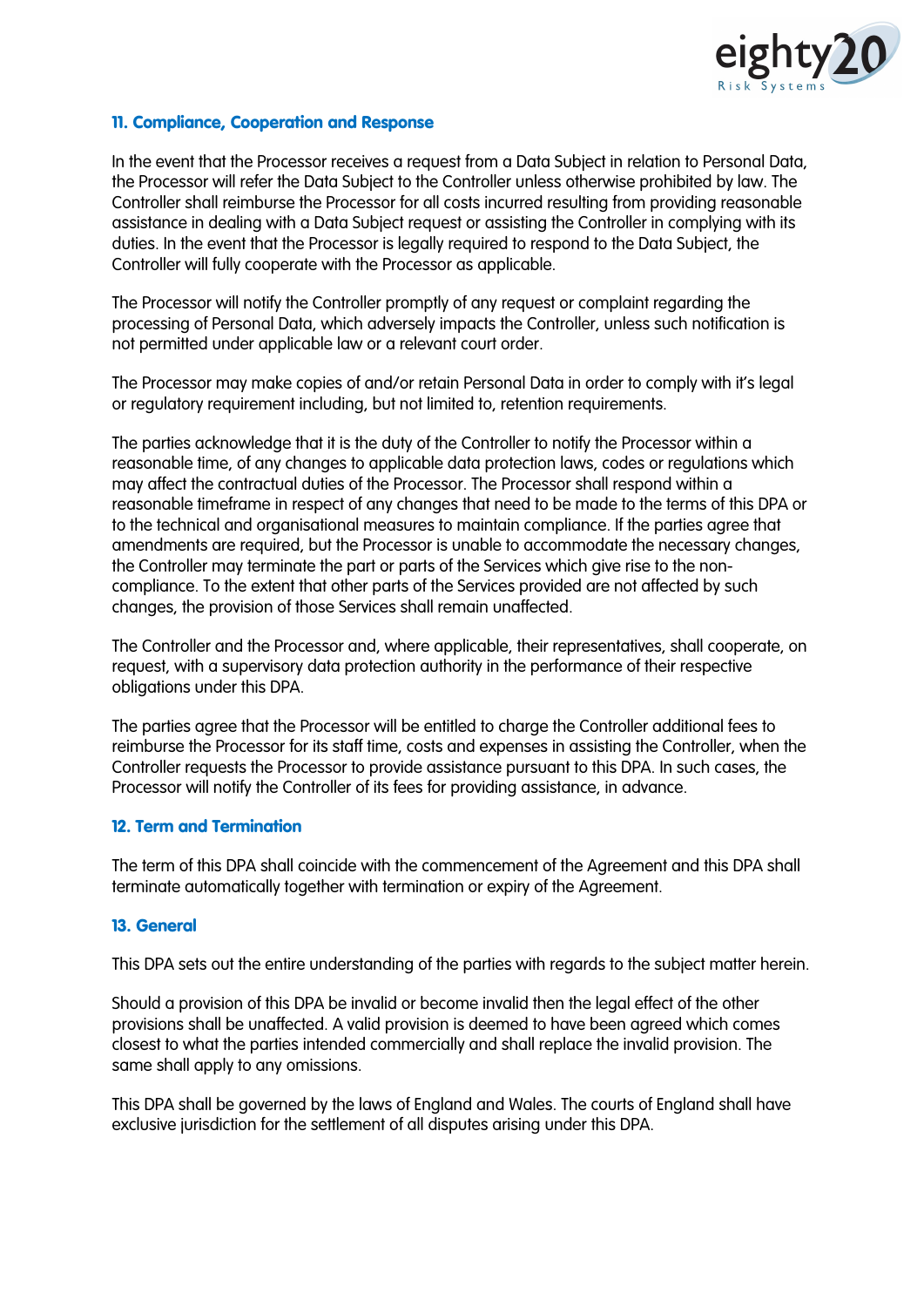

# Section 3. Data Security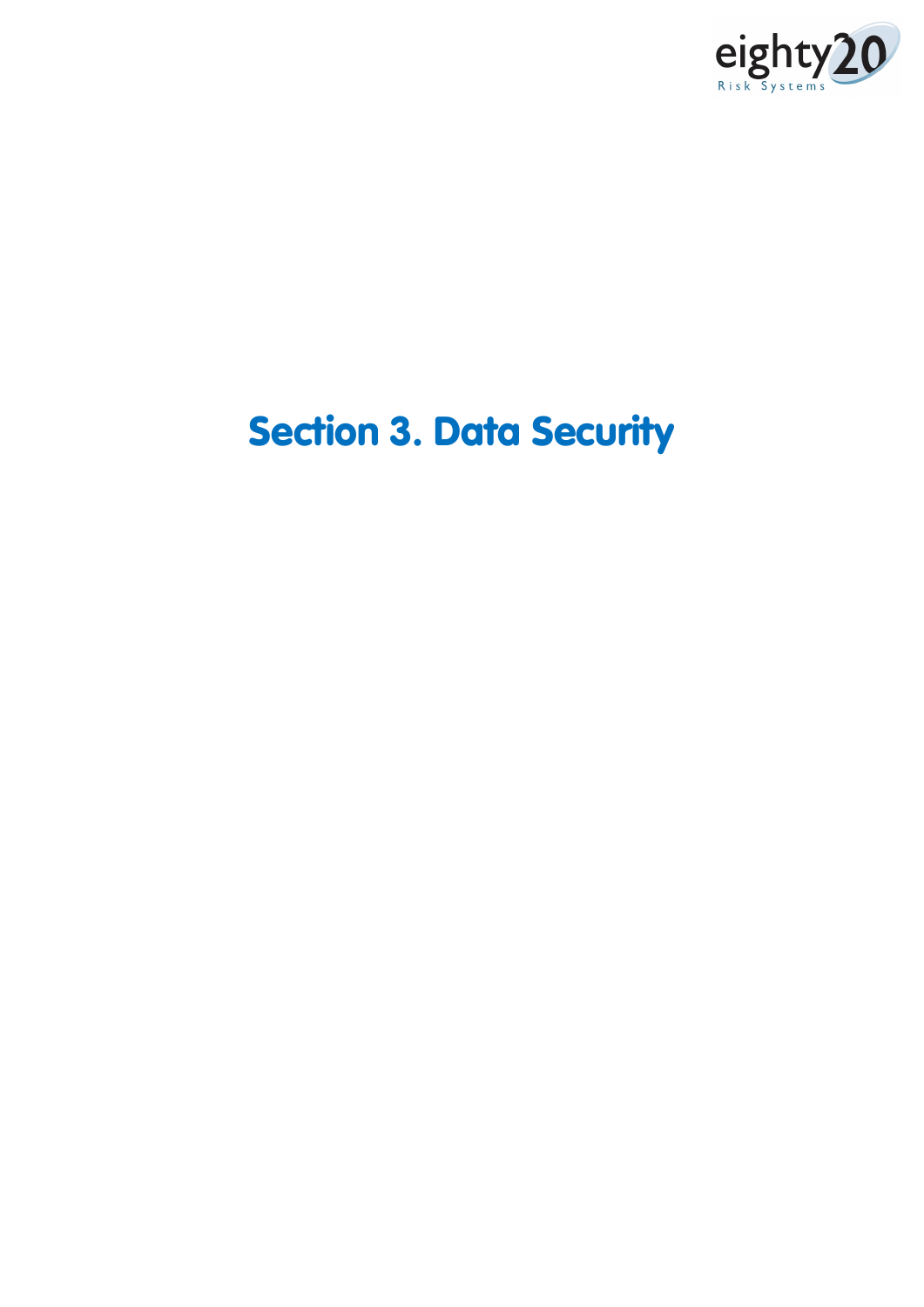

## Security & Infrastructure

The most important commitment we have is to the security of your data.

This commitment touches every part of our infrastructure, our product, and our corporate policies, and addresses:

- 1. Encryption
- 2. Backups
- 3. Redundancy
- 4. Infrastructure
- 5. Policies
- 6. E20 Features

#### 1.0 Encryption

As example, if you encrypted this sentence it may look like this:

8WAtp8nUEOrzSu67t9tGITEzIdgr6huIpXqofo0rv2w9y3DzSu67A=

Any encrypted data must be decrypted in order to be read. By encrypting your data we're ensuring that only authorised parties (that's you!) can read it.

- Encryption in transit We encrypt all data as it moves between our servers and your web browser. Our API is fully encrypted so every request to view or update your records automatically encrypts that data behind the scenes.
- Encryption at rest We encrypt all data that's stored on our servers. This includes both the records stored in our databases and search indexes as well as any files and images you've uploaded to your E20 database.
- Bank-level Encryption We use both SHA-256 and AES-265 encryption, the strongest encryption available. This is the same level of encryption that banks use.

#### 2.0 Backups

We store multiple copies of every change ever made to your database in multiple locations.

Whether you accidentally delete a single record, or your team delete the entire database again when you weren't looking -- we'll be able to find a backup and restore it.

Restoring from a backup may incur additional fees from our side.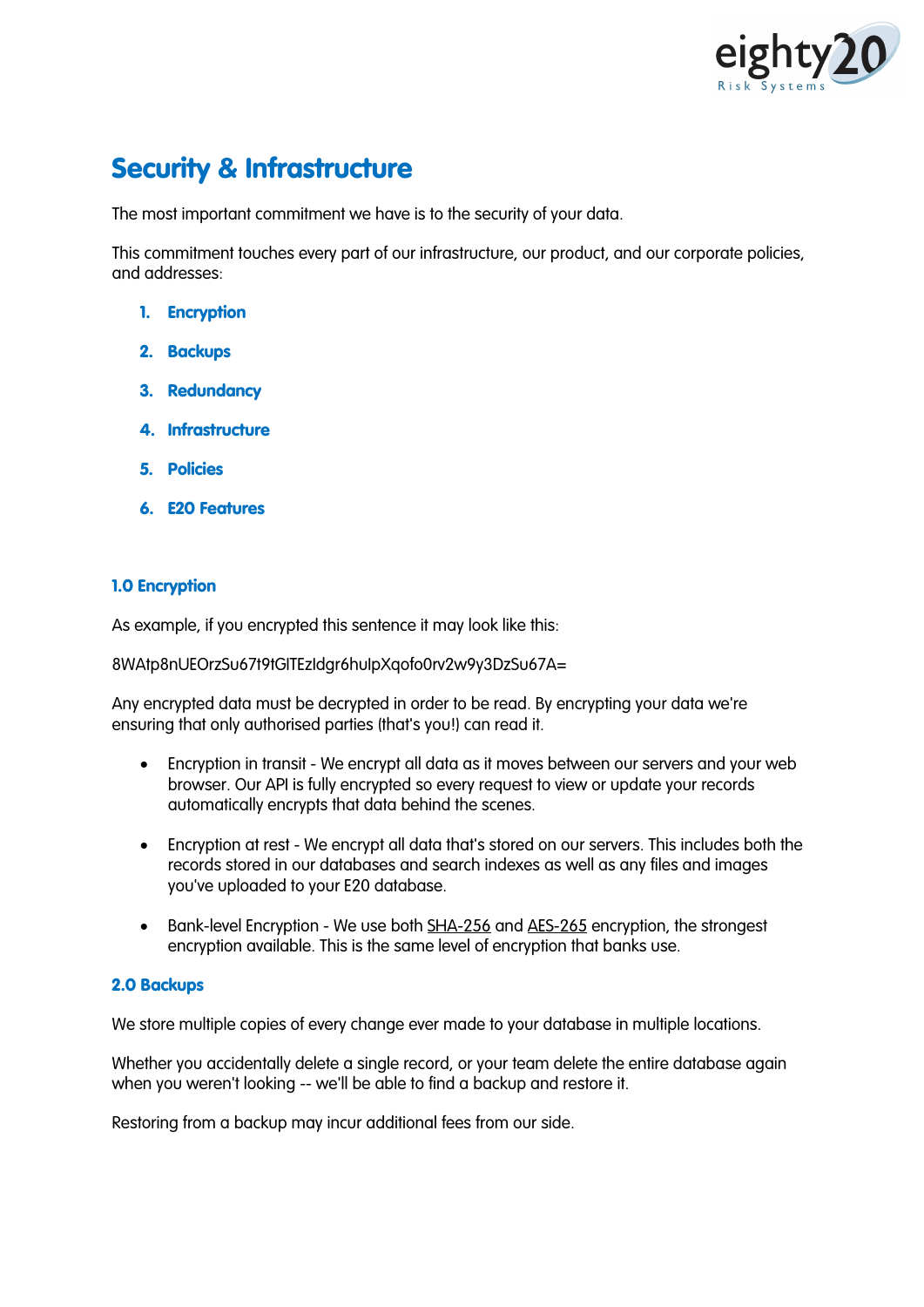

- Active Backups All recent versions of your records are stored in active databases that can be found and retrieved almost instantly. The number of changes stored in active backups are based on the subscription plan.
- Archives Older versions of your records are stored in longer term archives. Restoring from these archives can take much longer but they serve as a great long-term backup.
- Encrypted & Redundant Both our active back-up and archives use the same redundancy and encryption as your database. This means even your backups will be completely secure and reliable.
- Manual Backups E20 includes export features so you can back up your data at any time. This will give you a CSV file of the data within the object you're exporting. We may need to carry out this export on your behalf. There would not be any fee involved for this service unless such an export involves moving to a different service provider who expects our assistance in using the data.

#### 3.0 Redundancy

A system with high redundancy means that there's no single point of failure. If any one component goes down, a redundant component can step right in with no noticeable difference.

Multiple Databases - We mitigate database failures by storing your data in multiple databases, so if one database goes down the other databases can pick up the slack.

Each change made to your database immediately propagates to these redundant versions.

Multiple Locations - We mitigate location failure by storing the extra databases in different geographic locations.

#### 4.0 Infrastructure

We use Amazon Web Services to power everything that Eighty20 has to offer. 1/3 of all Internet users visit a site hosted by Amazon Web Services each day. As an Eighty20 customer you inherit all the best practices of AWS policies, architecture, and operational processes.

Amazon Web Services is considered the industry leader in cloud services and is trusted by organizations like DOW Jones, Pfizer, and the CDC. Amazon's secure data centres enable the redundancy and scaling that equates to a secure and reliable service for your E20 database.

- Compliance AWS environments are continuously audited, with certifications from accreditation bodies across geographies and verticals.
- Amazon has achieved compliance with the strictest compliance programs.
- DDoS Mitigation AWS provides a robust platform that is not only pre-built to mitigate some attacks, but it also allows us to react quickly to spread out impact if there is an attack.
- We've also added safeguards to underlying servers as an additional level of protection.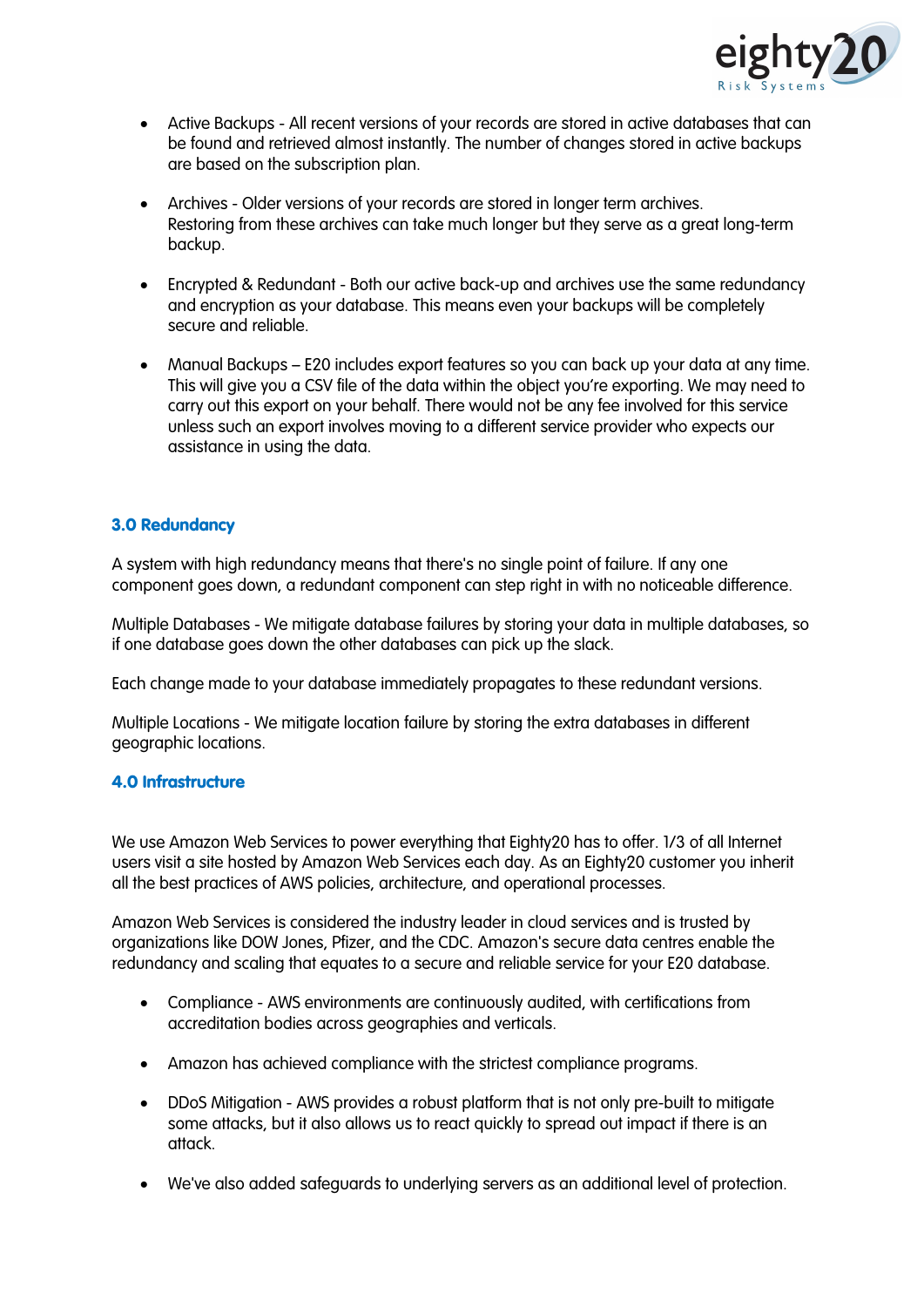

- Built in Redundancy E20 uses AWS features like Auto-Scaling and Elastic Load Balancing to ensure that our production systems remain online and traffic is always routed to healthy instances.
- We continuously replicate your data and have it ready to bring online if any primary nodes fail.
- Geographic Distribution Amazon operates data centres all over the world, adding redundancy and scaling to your data and backups.
- SOC 3 and ISO 27001 Certified E20 is automatically certified for many stringent security standards by using AWS as its infrastructure.
- Firewalls We use firewalls to protect every virtual server, database, and load balancer to ensure that only authorized traffic is accessing those resources.

#### 5.0 Policies

Security doesn't stop with infrastructure. Without the right polices around privacy and access your data can still be susceptible to human error or compromise.

The same amount of attention to infrastructure and technology needs to be allocated to the people and policies responsible for running that technology.

We've carefully implemented security policies around your data's privacy and about how the Eighty20 team can access that data.

#### 5.1 Privacy Policies

This entire document details our approach to GDPR compliance. This particular section specifically details our general approach to privacy whilst using E20.

- Privacy We maintain a privacy policy that outlines our commitment to respecting your privacy and the privacy of the information in your account.
- Cookies and Traffic Data: Cookies are small text files that are stored on your computer when you visit a website. They are not harmful and do not identify you personally. Cookies are transferred from our products or services and stored on your computer's hard drive. We use cookies to help us provide you with a personalised service and also to help make our products and services a better experience for you. We use the following types of cookies within our products and services:
	- 1. Strictly necessary

These are cookies which are needed for our products or services to function properly. For example, these cookies allow you to use your log in details to access our product so that we can identify you from the log in details you use.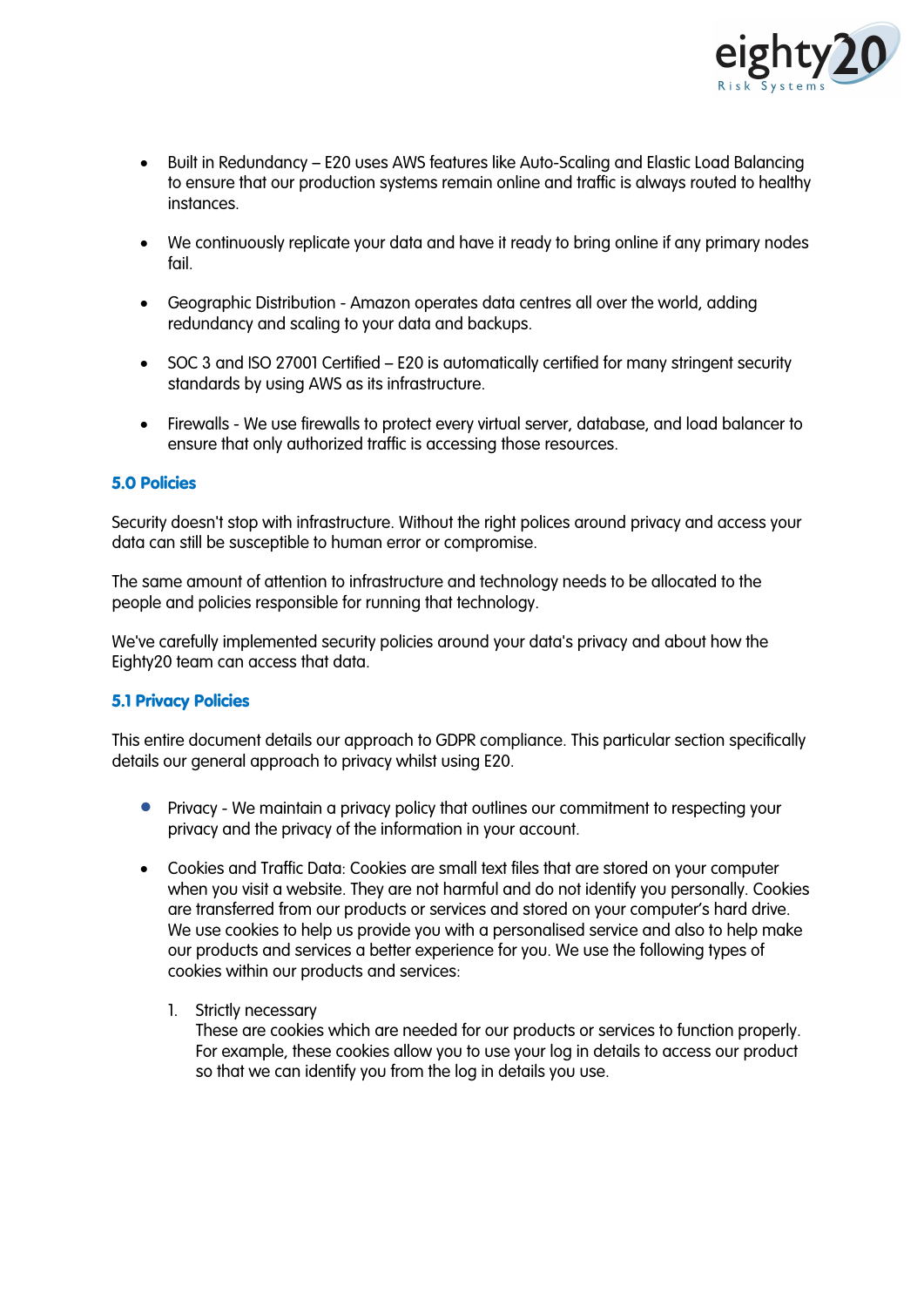

2. Functionality

These cookies allow our products and services to remember choices you make (such as your user name) and provide enhanced, more personal features. They may also be used to provide services you have asked for. The information these cookies collect may be anonymised and they cannot track your browsing activity on other websites.

3. Session Cookies

These are temporary cookies which are deleted when you close your browser or leave your session in the product or service. We use session cookies in our product or service to identify and track users. Our session cookies may also contain your customer account number, company name and email address. We may also use session cookies and similar technologies in our products or services from time to time where this enables us to offer you certain features of the product or service or where it may help us to improve the product or service.

4. Persistent Cookies

Persistent cookies enable our product or service to "remember" who you are and to remember your preferences (i.e. your cookies preferences). Persistent cookies will stay on your computer or device after you close your browser or leave your session in the product or service.

- 5. How to disable cookies or change your cookie preferences You may be able to configure your browser to restrict cookies or block all cookies if you wish, however if you disable cookies you may find this affects your ability to use certain parts of our products or services.
- Ultimately, the data in your account is not accessible to anyone, unless you make it accessible.
- Data Ownership you are the sole owner of your data (see above definitions relating to Data Controller) and completely responsible for it.
- Eighty20 have no ownership of your data and can make no claims on it as long as you are following the terms of agreement.
- You simply are licensing the usage of the E20 software platform (which you do not have any ownership claims to).

#### 5.2 Access Policies

- VPN Access All access by Eighty20 employees (Processors) to customer data (Controllers) is governed by a secure virtual private network. This access is monitored and can be revoked at any time, so even a stolen laptop presents no privacy risks.
- Access Logging Every access request to your data by Controllers employees is logged and time-stamped. We can confirm exact access by the Eighty20 team to any data in the unlikely case that this log is needed.

#### 5.3 Team Policies

• NDA and Confidentiality - Each Eighty20 employee signs non-disclosure and confidentiality agreements that provide legal backing for our obligation to keep your data private and confidential.